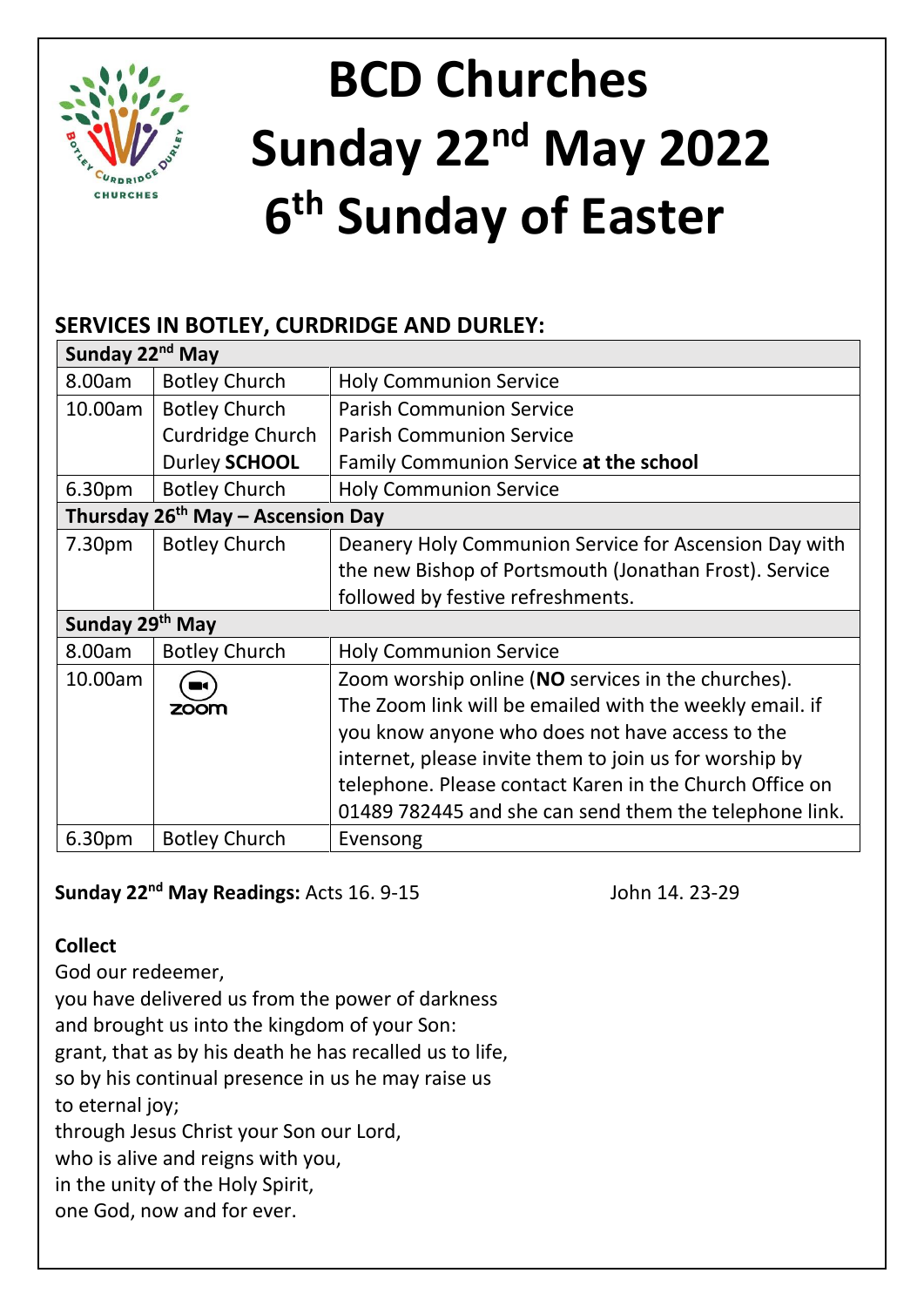#### **Food Banks**

The boxes for collection are outside each church. Please continue to give generously.

---------------------------------------------------------

#### **Window Cross**

The Window Cross at All Saints', Botley is being sponsored by Allan Hansford for May – In memory of Veronica 'Vee' Jackson.



## **A Rocha UK Prayer Diary**

Our conservation Partners in Action programme is growing rapidly and we give thanks for five new partners who have joined in the last couple of months: Nettle Hill Retreat Centre in Warwickshire, Heatree Activity Centre in Devon, Knowlands Farm in East Sussex, the Othona Community in Essex and The Hayes Conference Centre in Derbyshire. Please also pray that our current partners, who are in the process of recruiting staff to help with their conservation work, can find the right people to join their teams. <https://arocha.org.uk/>

**Janet Clarke**

**---------------------------------------------------------- THY KINGDOM COME!** Please access these resources and commit to joining the global wave of prayer between celebrating Jesus' Ascension and the Sending of the Holy Spirit at Pentecost: [Thy Kingdom Come |](https://www.churchofengland.org/resources/thy-kingdom-come)  [The Church of England](https://www.churchofengland.org/resources/thy-kingdom-come) You will be in good company...over 80 denominations in 170 countries world-wide are taking part. Resources are available for all ages and in accessible formats. ENJOY! **Janet Clarke**

#### **PRAYER REQUESTS**



**Please continue to hold the people of Ukraine in your prayers. For all those suffering or afraid. Lord God, be close and protect them. Amen**

#### **RIP**

Charles Bowers, Ron Bartley, Howard Martin.

#### **The sick**

Christopher Browne, Wendy Lewis, Lena Mensingh, Elizabeth Denholm, The Tolliday family, Graham Barker, Adam Champion, Catherine McClurg, Maggie Mears, Terrie Hitchcock, Helen Packard, Pippa Woodcock, Debra.

#### **Housebound/Care Home**

Beryl Cook (CH), Ron Chilcott (CH), Geoff Gamblin (HB), Mary Walsh (CH), John Cooper (HB), Jill Hutchings (CH), Nora Martin (CH), George Gebauer (CH), Catherine Fitch (CH).

#### **Baptisms**

Please pray for Rosanna, Amelie & Elliana who are being baptised at Botley this week. Heavenly Father, be with these children on their Christian journey, So they may come to know our Lord Jesus Christ, As Saviour and friend, Offer your blessings so they may feel your everlasting love. Amen.

**--------------------------------------------------------------**

**-------------------------------------------------------------- <sup>22</sup>** I will praise you with music, telling of your faithfulness to all your promises, O Holy One of Israel. **<sup>23</sup>** I will shout and sing your praises for redeeming me.

**Psalm 71:3**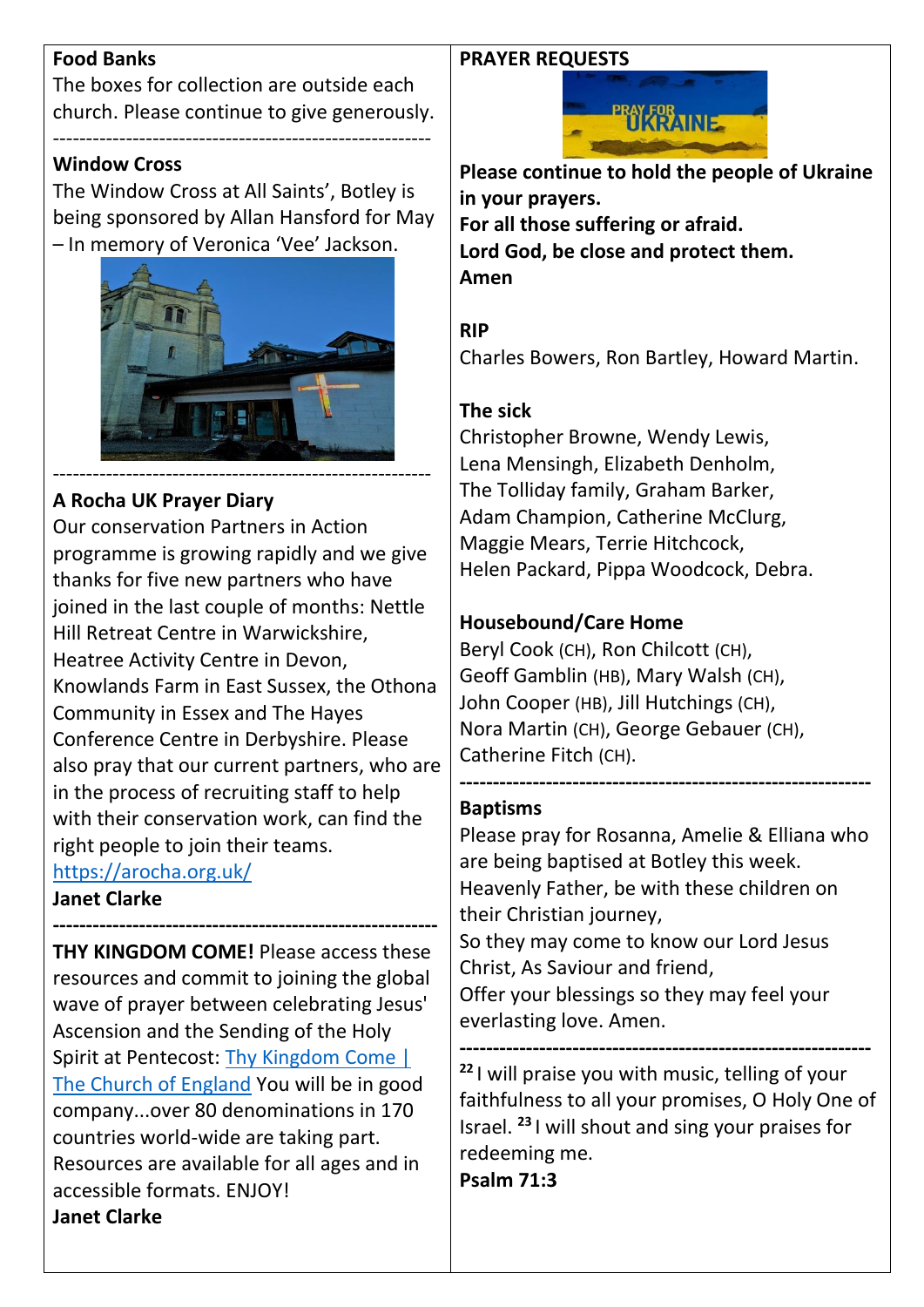**Thank you** to everyone who came along and helped and to all those who supported at the monthly Coffee Morning at Botley on Tuesday. The magnificient sum of £426 was raised towards the church repair fund. Please make a note of next month's date in your calendar – all welcome!



Tuesday of each month

**Botley Coffee Morning** 

**All Saints Church** 

Tuesday 21st June 2022 10:30 am until 12 noon In the Foyer - All Welcome Coffee and Cake £1.50 Bring and Buy, Raffle, Choice of quality Books &<br>DVD's. Homemade cakes, Greetings Cards and Gifts

Registered Charity number 1160056

### **------------------------------------------------------ All Saints' Church Mid-Summer Market Saturday 25th June 10.30am – 1.30pm In the foyer and in front of the church**

Please join us at this church fund raising event. Come and celebrate summer, have some fun and meet up with friends! Plant stall, books, fresh produce, delicious cakes, hand made cards, old and new collectables, fresh strawberries and cream, burgers, bacon rolls and other refreshments and a lucky raffle**!**

**All in aid of our 'Raise the Roof' repairs fund. We look forward to welcoming you!**





**Don't forget!**

**DURLEY CHURCH FETE A traditional village fete in the beautiful garden of Wintershill Hall, Sciviers Lane, Durley SO32 2AL**

> **SATURDAY 18TH JUNE 12.30 – 3.30pm**

**Lunches, Teas, Music, Stalls, Sideshows, Beer tent, Clink and Drink Bar, Fun Dog Show Lots of sideshows for children at pocket money prices.**

More details on [https://www.bcd](https://www.bcd-churches.org.uk/durleyfundraising/)[churches.org.uk/durleyfundraising/](https://www.bcd-churches.org.uk/durleyfundraising/)



**Entrance £2 (young people under 16 free)**